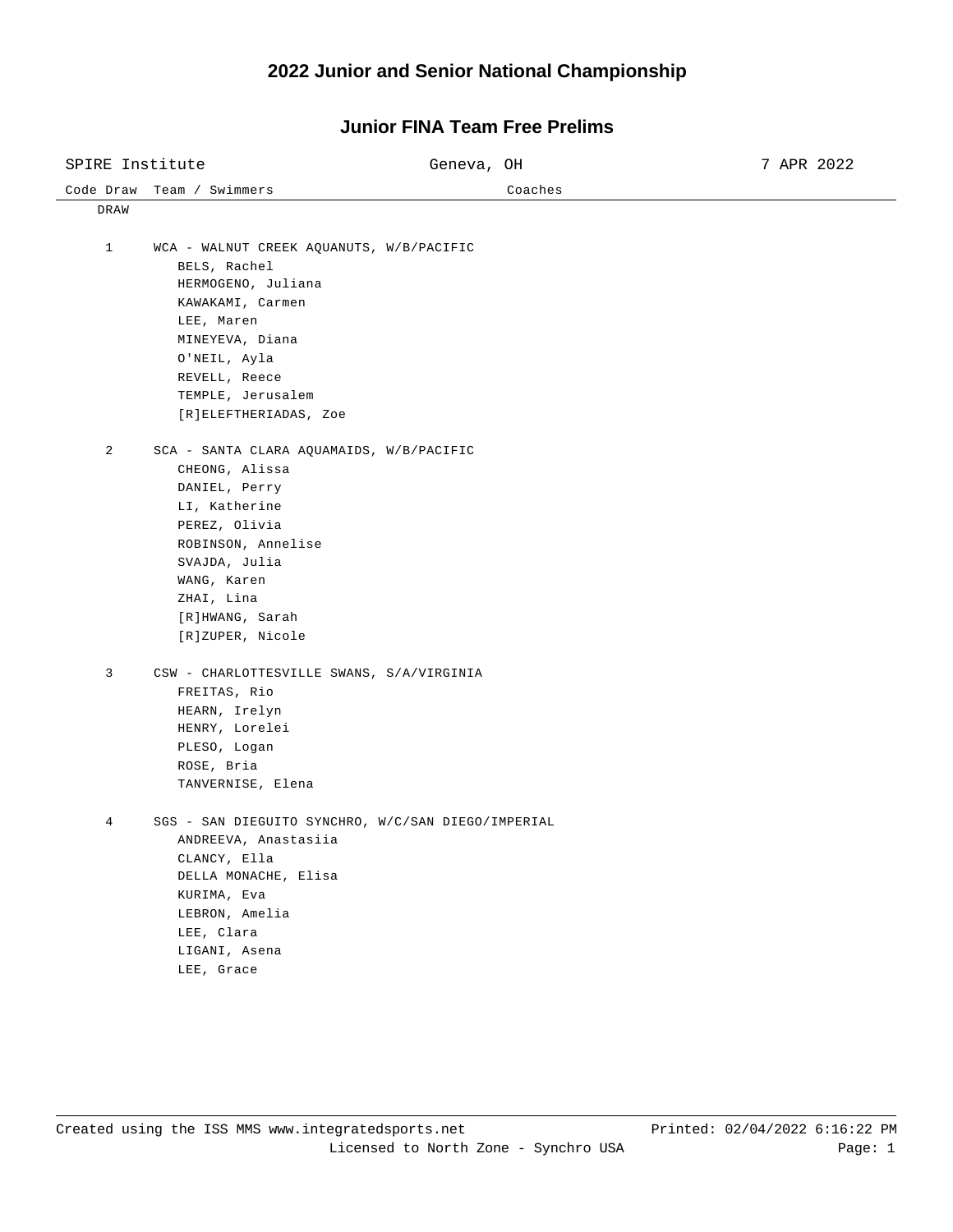| SPIRE Institute |                                                                                                                                                                                                                                         | Geneva, OH | 7 APR 2022 |
|-----------------|-----------------------------------------------------------------------------------------------------------------------------------------------------------------------------------------------------------------------------------------|------------|------------|
| Code Draw       | Team / Swimmers                                                                                                                                                                                                                         | Coaches    |            |
| 5               | FCS - HOUSTON SYNCHROSTARS, S/C/GULF<br>CHIU, Rebekah<br>ECHOLS, Katelin<br>GONG, Qimiao "gigi"<br>HE, Yiwen<br>HUO, Emily<br>HUO, Emma<br>LEVARO, Sarah<br>PIERCE, Angela<br>[R]WEI, Ella                                              |            |            |
| 6               | PTX - PIROUETTES OF TEXAS, S/C/SOUTHWESTERN<br>CHU, Haley<br>GLOWACKI, Paige<br>HOGG, Ashley<br>KIM, Erin<br>LEE, Olivia<br>PINDI, Manasvi "manu"<br>VALDEZ, Nathalia<br>CONTRERAS- ROMERO, Siracide                                    |            |            |
| 7               | WCA - WALNUT CREEK AQUANUTS, W/B/PACIFIC<br>BEGOSSI, Miko<br>LIU, Joanna<br>MCMILLEN, Cambell<br>MOORE, Emileen<br>OVADIA, Danielle (dalia)<br>WOELFEL, Morgan<br>ҮАМАМОТО, Міуа<br>ZUNIGA, Giordanna (gigi)<br>[R]KERNER, Megan        |            |            |
| 8               | SCA - SANTA CLARA AQUAMAIDS, W/B/PACIFIC<br>DIRVEN, Janneke<br>DODSON, Alessandra<br>HOLMES, Brianna<br>HOLMES, Rachel<br>KIM, Claire<br>MCCREIGHT, Taylor<br>NAKARI, Selina<br>SHUKHTER, Anna<br>[R]BONACORSO, Gianna<br>[R]IP, Hannah |            |            |

## **Junior FINA Team Free Prelims**

 $\overline{\phantom{0}}$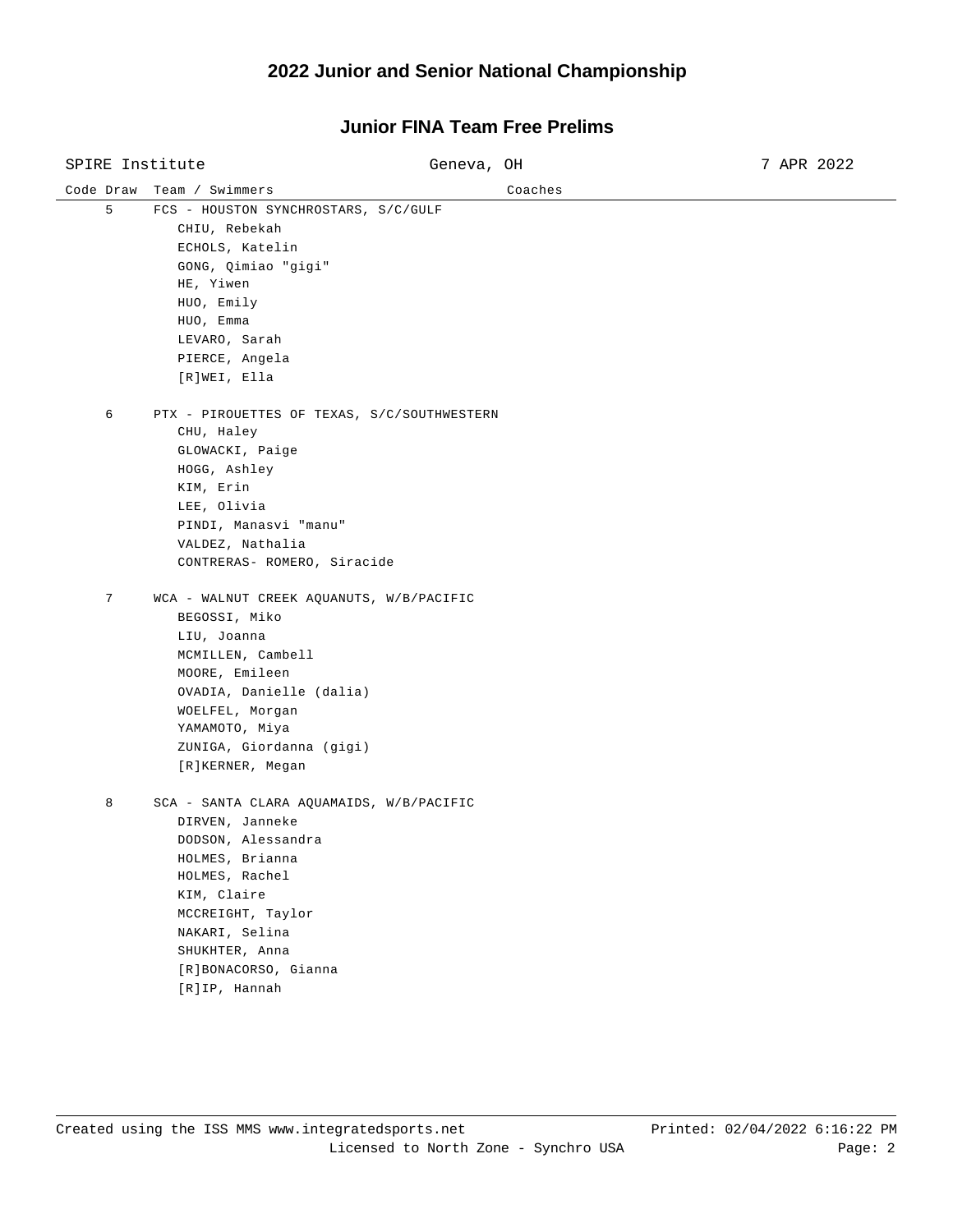#### Code Draw Team / Swimmers Coaches SPIRE Institute  $G$  Geneva, OH 3 7 APR 2022 9 AYA - AUSTIN ANGELFISH, S/C/SOUTH TEXAS CABROL, Lilou JONG, Kathy KIM, Emma SIMS, Regan ZOU, Reina ALAMELA, Sanjana 10 CBS - CAMBRIDGE SYNCHRO, E/D/NEW ENGLAND SOUTH BEER, Helen BIDOLLARI, Julia GREGORY, Penelope HUNT, Ellie MCKINNON, Shyah OLSEN-VELASCO, Raquel ROGOVITZ, Alice VAILLANCOURT, Alexa [R]ANDREW-BLONDIN, Lola [R]MILLER, Zoã« 11 MST - M SYNCHRONIZED SWIM TEAM, E/B/NEW JERSEY CHOI, Irene CHOI, Madelyn HWANG, Yoonseo MOON, Annika SOHN, Hayoung VORONA, Melania 12 BSK - SWIMKINS SYNCHRONIZED, E/C/NIAGARA BIESINGER, Olivia ERMER, Carly MCNAMARA, Caitlin ROGER, Angelie STARCK, Jamie STARCK, Sabrina SULLIVAN, Taylor 13 CSG - CINCINNATI YMCA SYNCHROGATORS, N/A/OHIO ALMOND, Madi BURNS, Alison FULLEN, Catherine FULLEN, Elizabeth HOLLANDER, Ella NATH, Maria PRICE, Katie EHRHARDT, Madelyn

### **Junior FINA Team Free Prelims**